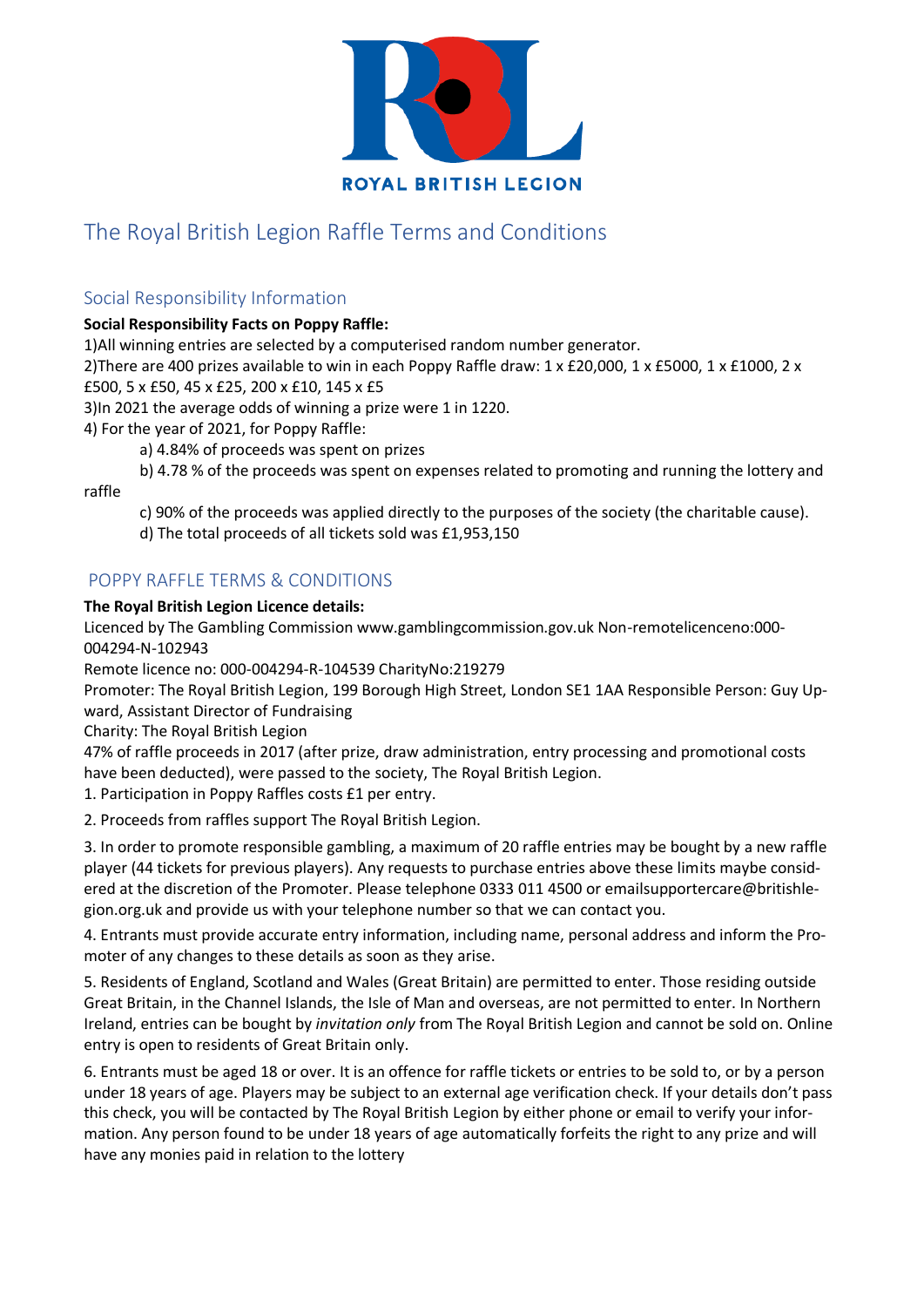7. The Promoter reserves the right to use the data provided by entrants to verify against publicly available data sources that they are over the age of 18.

8. Select employees of the Royal British Legion and those employed by their External Lottery Managers are not permitted to enter.

9. Ticket payments can be made by postal cheque, postal order or by Mastercard or Visa. CAF cheques or vouchers may not be used to purchase tickets.

10. Raffle entries must be purchased by the published closing date. Late entries will be transferred to the next raffle.

11. The draw will take place on the published draw date. Winning entries will be randomly drawn in the presence of at least 2 witnesses.

12. There are four draws available during the year. The next two draws are on 10<sup>th</sup> June (Spring Draw) and 9<sup>th</sup> September (Summer Draw). The prizes are £20,000, £5,000, £1,000, 2 x £500, 5 x £50, 45 x £25, 200 x £10, 145 x £5. For the Spring Raffl Draw, the first prize of £20,000 may be taken as cash or the winner can choose a prize to the value of £20,000.

13. The prize images used on our website and marketing materials are for illustrative purpose only. The prizes shown are suggestions of what the winner might like to purchase with an e-gift card.

14. The winners of the £20,000, £5,000 and £1,000 prizes will be notified by phone where a phone number has been provided on the entry form. All other winners will be contacted by post. All prizes will be issued by cheque and will be sent via post (or email if e-gift card selected) to the winners within 28 working days of the draw date.

15. The only prize alternatives are those stated by the Promoter. No interest is payable on prizes and the Promoter is not responsible for any delay in bank payments. The selection of cash prize alternatives will be at the final discretion of the Promoter.

16. A list of the winner's names, post towns and winning numbers will be posted on our website: www.britishlegion.org.uk/raffle. To request a winner's list by post, please send a stamped, self- addressed envelope to "Winners List", Poppy Raffle, PO Box 975, Aylesford, Kent ME29 7XG.

17. Entrants agree to the Legion's use of the information they provide in accordance with the current data protection regulations.

18. Entrants accept that they may be required to have their photograph taken should they win a prize for possible inclusion on our website and in lottery marketing materials.

19. No liability is accepted for the loss, theft or delayed receipt of any communication sent by post.

20. Raffle ticket payments received in advance of a draw can be identified within the charity's bank account as such, so that should a draw be cancelled, entrants may be refunded.

21. The Promoter's decisions made according to the rules shall, once made be final and binding.

22. If you have an enquiry or a complaint about our raffles, please call 0333 011 4500 or email supportercare@britishlegion.org.ukOurComplaintsandDisputesProcedureisavailableonour website or can be provided by post on request.

If you feel you have a problem with gambling, visit www.gambleaware.co.uk or call GamCare Helpline on 0808 8020 133

### POPPY RAFFLE SUBSCRIPTION TERMS & CONDITIONS

### **the Royal British Legion Licence details:**

Licenced by the Gambling Commission: [www.gamblingcommission.gov.uk](http://www.gamblingcommission.gov.uk/) Non-remote licence no: 000-004294-N-102943 Remote licence no: 000-004294-R-104539 Charity No: 219279 Promoter: Royal British Legion, 199 Borough High St, London, SE1 1AA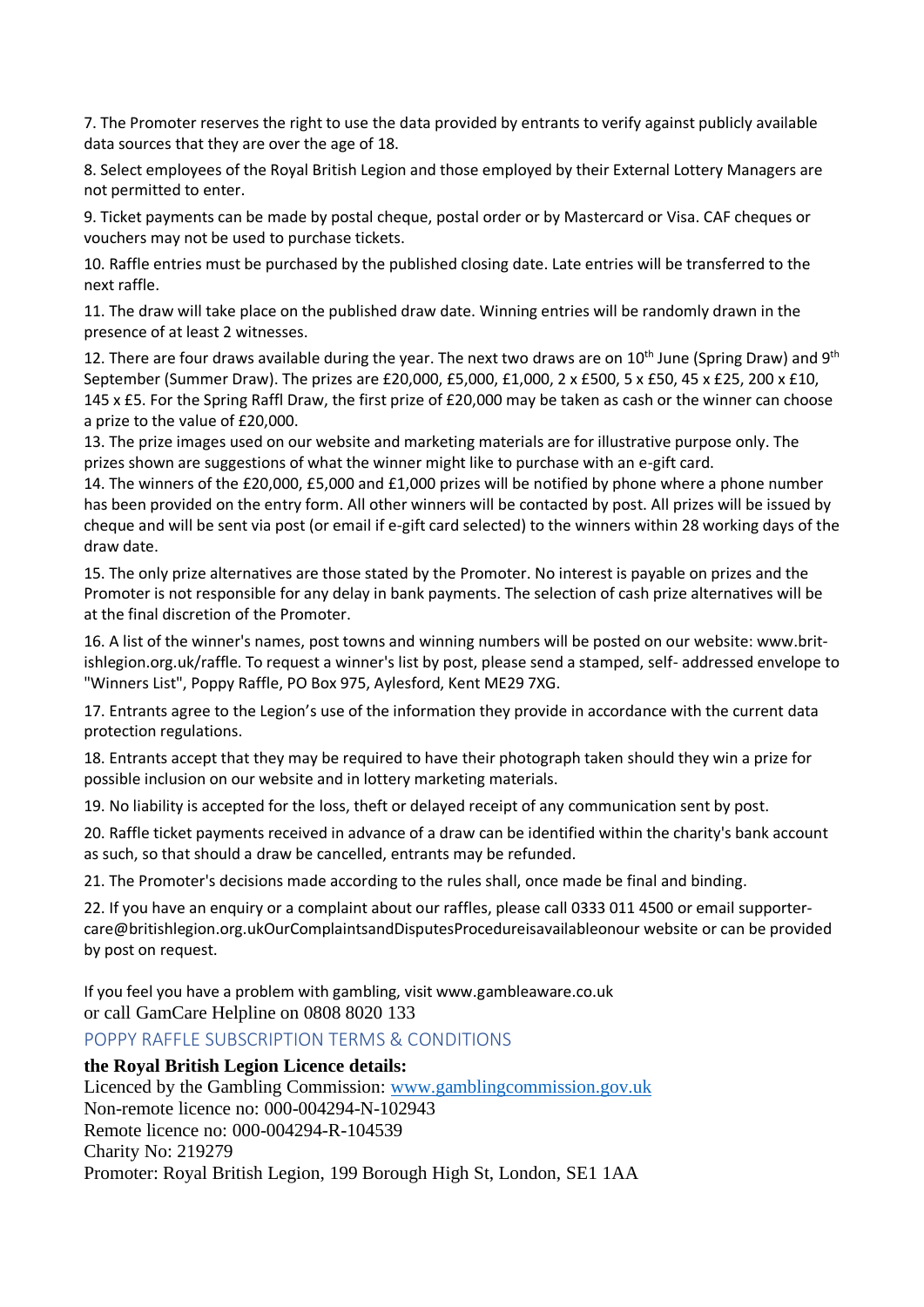Responsible Person: Guy Upward, Assistant Director of Fundraising.

Charity: Royal British Legion

1) Purchase of entries to the Royal British Legion's Raffles must be from the Promoter, in accordance with the terms under which it promotes its lotteries.

2) Entries will not be sold to or by any person in a street, unless sold from a kiosk or on the doorstep. 3) Underage gambling is an offence and legally players must be aged 16 or over to enter lotteries or raffles. It is illegal for tickets to be sold to, or by, any person under 16 years of age, however the rules of this raffle require entrants to be over the age of 18. Any entrants found to be underage will forfeit the right to any prize and will have any monies paid in relation to the raffles returned to them. 4) The Promoter reserves the right to use the data provided by entrants to verify against publicly available data sources that they are over the age of 18.

5) Entrants must provide accurate entry information, including name, personal address and inform the Promoter of any changes to these details as soon as they arise.

6) Residents of England, Scotland and Wales (Great Britain) are permitted to enter. Those residing outside Great Britain, in Northern Ireland, the Channel Islands, the Isle of Man and overseas, are not permitted to enter.

7) Select employees of the Royal British Legion and those employed by their External Lottery Manager are not permitted to enter.

8) Entrants agree to the Promoter's use of the information they provide in accordance with the current data protection regulations.

9) The cost of each entry is £1. More than one entry may be purchased and payment must be made in advance of the draw date by one of the methods permitted, subject to the controls stated below. 10) the Royal British Legion is committed to operating a socially responsible lottery and as such will need to verify with customers purchases of more than 50 entries at £50.00 per quarterly draw.

11) Subscriptions can be made continuous debit card authority using Mastercard or Visa.

12) Entries can be purchased online at [http://www.britishlegion.org.uk](http://www.britishlegion.org.uk/) or over the phone by calling the Raffles Helpline on 0800 954 0256 or by returning an application form to: Raffle Subscriptions, the Royal British Legion, PO Box 1127, Maidenhead SL6 3LN.

13) The subscription is for 4 draws that the Promoter operates per year. The draws take place on a Friday (or on the next working day if this falls on a public holiday) in January, April, July and September. The dates of the draws each year will be confirmed in writing to participants and a payment schedule will be provided to entrants when they first subscribe. The draw will be conducted by computer operated random number generator.

14) Entries from subscribers are automatically included in the 4 draws providing that payments have been successfully received. There are four draws available during the year. The next two draws are on  $10^{th}$  June (Spring Draw) and 9<sup>th</sup> September (Summer Draw). The prizes are £20,000, £5,000, £1,000, 2 x £500, 5 x £50, 45 x £25, 200 x £10, 145 x £5.

15) There are no alternatives to the prizes unless the Promoter states otherwise.

16) Prize cheques are sent within 28 working days of a draw to the name and address of the registered owners of all the winning entries.

17) Any prize cheques not banked by the recipient within 6 months of the date of issue will be cancelled and the value retained by the charity as a donation.

18) No interest is payable on prizes and the Promoter is not responsible for any delay in bank payments.

19) From time to time the volume and/or value of prizes may increase.

20) No liability is accepted for loss, damage or disappointment in relation to non-cash prizes. Noncash prizes may also vary slightly from the image/description shown.

21) A list of the winning prize numbers with names and town/county of residence for the top 5 prizes is published on the Royal British Legion's website [http://www.britishlegion.org.uk.](http://www.britishlegion.org.uk/) A Winners list may be requested by post, by sending a stamped, self-addressed envelope to Raffle Subscriptions, the